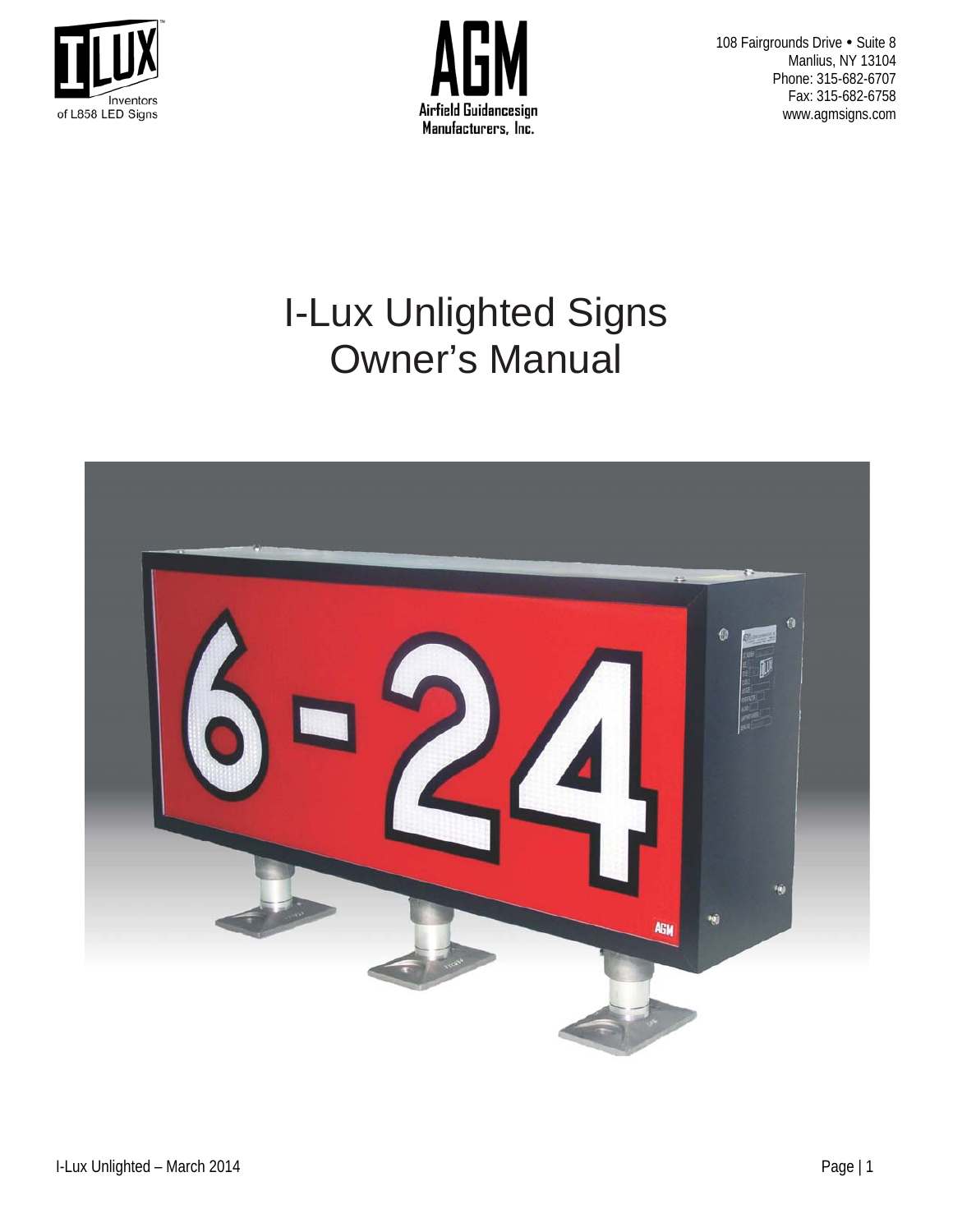



## **Table of Contents**

| <b>Section</b> |                                        |   |  |  |
|----------------|----------------------------------------|---|--|--|
| 1              | <b>Item Numbers</b>                    | 3 |  |  |
| 2              | <b>General Information</b>             | 3 |  |  |
| 3              | Warranty                               | 3 |  |  |
| 4              | Handling                               | 4 |  |  |
| 5              | Storage                                | 4 |  |  |
| 6              | Installation                           | 5 |  |  |
|                | Maintenance                            | 5 |  |  |
| 8              | <b>I-Lux Unlighted Sign Dimensions</b> | 6 |  |  |
| 9              | I-Lux Unlighted Signs Parts List       | 7 |  |  |
| 10             | <b>Concrete Pad Mounting Guide</b>     | 8 |  |  |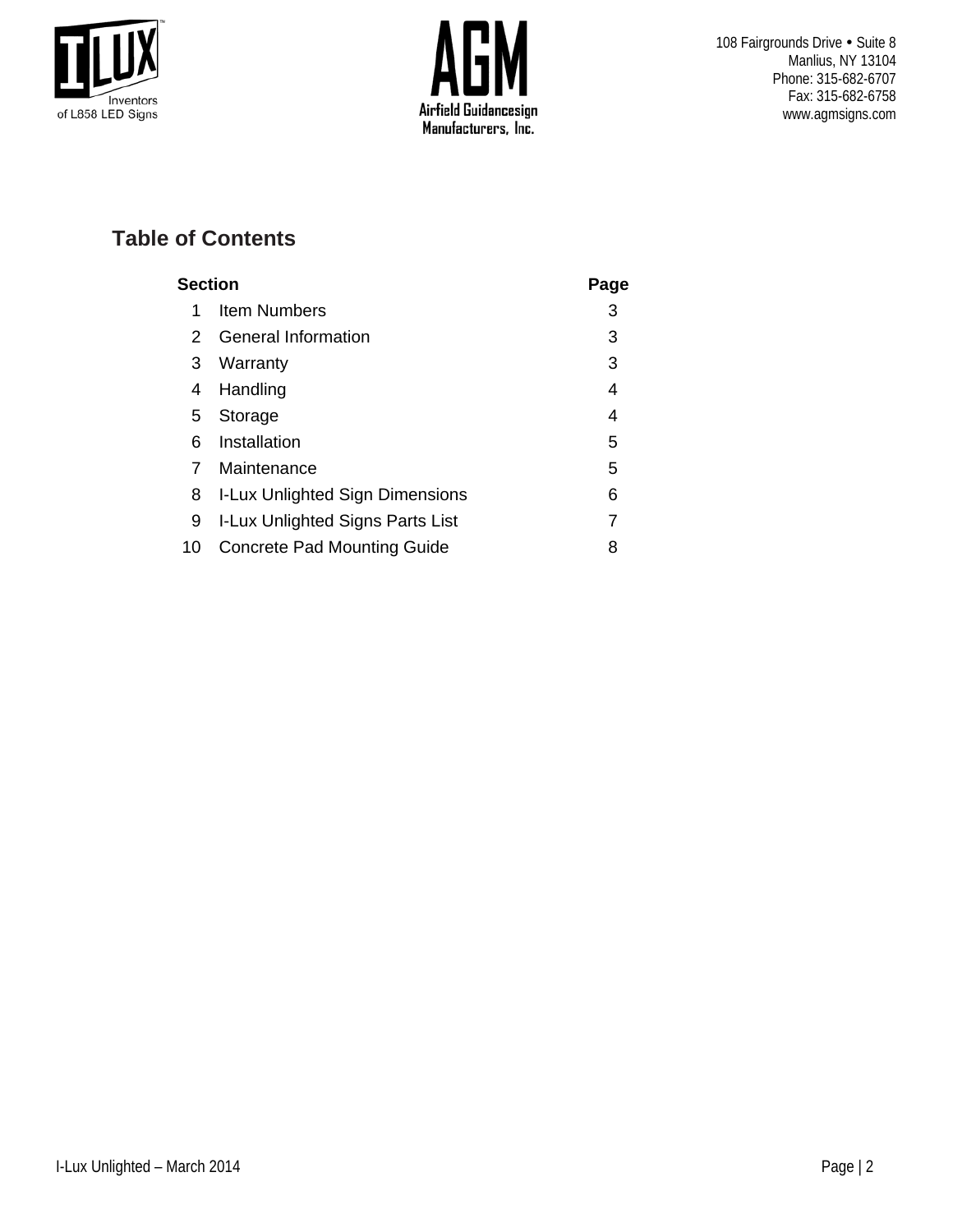



## **1. I-Lux Unlighted Sign Item Numbers**



### **2. I-Lux Unlighted Sign General Information**

All AGM signs are tested at the factory and set to function within applicable specifications. Before commencing repairs, please contact AGM (315-682-6707 or via email) with the catalog number and serial number from the name plate of the malfunctioning sign to determine warranty coverage.

If following the guidelines below does not resolve any operational issues, we are pleased to assist you via telephone or email. We keep parts in stock, and ship within 24 hours.

Consider upgrading your unlighted signs to energy efficient LED signs. AGM has retrofit kits for just that purpose – no need to purchase a whole new sign. Please contact AGM to learn more about the possibilities. Additional information is available on our website: www.agmsigns.com.

#### **3. I-Lux Unlighted Sign Warranty**

AGM L858 Airfield Guidance Signs are warranted against mechanical and physical defects in design or manufacture for a period of 2 years from date of shipment or installation per FAA AC 150/5345-44(applicable edition). AGM will correct such by repair or replacement, at its option, provided the signs have been properly handled and stored prior to installation, properly installed and operated after installation, and provided further that the purchaser has notified AGM in writing within the warranty period and within a reasonable time after notice of such defects. Refer to handling, storage, installation and maintenance instructions in the owner's manual for proper procedural guidance that must be followed to maintain warranty provisions.

This warranty is in effect for the specified term as long as the L858 equipment has not been, in AGM's judgment: altered in such a way as to affect the equipment adversely; subject to accident, negligence, improper storage; and has been operated and maintained in accordance with accepted FAA guidelines as described in AC 150/5340-26(applicable edition) and AGM's published operational guidelines.

AGM reserves the right to examine signs on which a claim has been made. Equipment must be presented in the same condition as when the defect was discovered. AGM also reserves the right to require the return of equipment to establish any claim.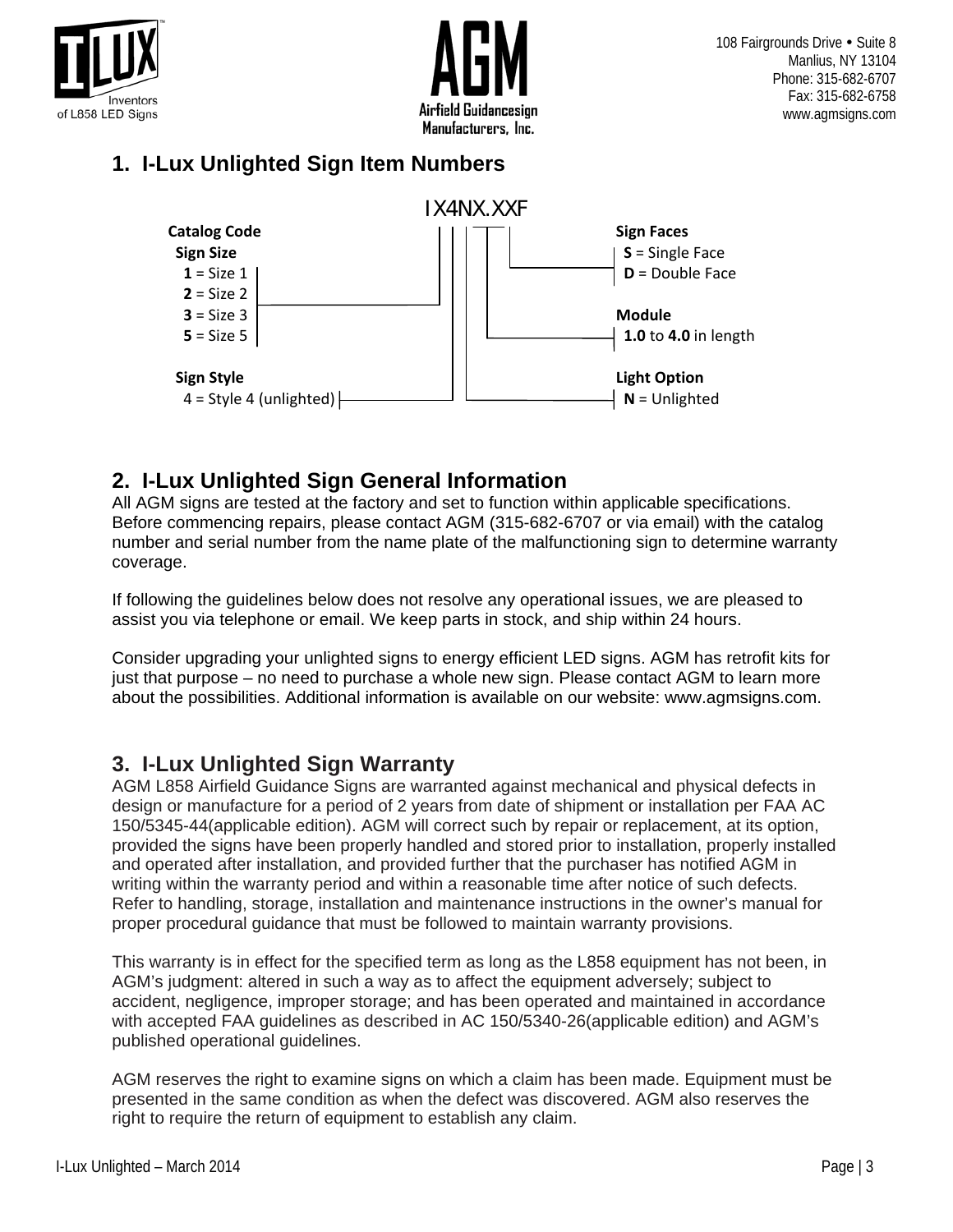



#### **Disclaimer**

AGM's obligation under this warranty is limited to repair or replacement of defective equipment sold by AGM at no cost to purchaser. This does not include any other costs such as the cost of removal, shipping or installation of the defective part or repaired product, including labor or any consequential damages of any kind. Warranty services provided under this agreement do not assure uninterrupted operation of L858 equipment. AGM shall not be liable for any indirect or consequential damages.

AGM's liability under no circumstances will exceed its sales price of the signs claimed to be defective. All transportation costs under this warranty are the responsibility of the purchaser. Replacement parts and/or equipment provided under this warranty are covered under the same terms until the expiration of the original warranty period that began upon the first installation of the equipment.

This is AGM's sole and exclusive warranty with respect to the L858 equipment sold to the purchaser. There are no express or implied warranties of fitness for any particular purpose or any implied warranties other than those made expressly herein.

AGM shall not be liable to the purchaser of this product or third parties for indirect or consequential damages, or for damages arising from the use of any options or parts other than those designated by AGM as approved products. Damage caused by lightning, flood and other natural or manmade causes are outside the scope of this warranty.

#### **4. I-Lux Unlighted Sign Handling**

AGM I-Lux signs are shipped in a corrugated wrapping to protect against abrasion during shipping. The packaged signs are meant to be hand carried (sling straps are effective) or placed on dolly carts. The packaged sign is NOT designed to be handled by forklifts.

Make sure to note any damage that occurred during shipping when receiving the signs and be sure to document it with the carrier.

When accessing the sign cabinet, use only hand tools to tighten the bolts.

#### **5. I-Lux Unlighted Sign Storage**

If the signs are to be stored before installation, keep them in the original corrugated wrapping for protection and store them upright in a dry location. If the corrugated wrapping becomes wet, it should be removed and recycled because it can cause damage as a result of aggravated humidity. If the corrugated wrapping is removed, keep the protective plastic on the legend panels until installation. This provides the last layer of protection in the absence of the corrugated wrapping. Damage resulting from improper storage is not covered by warranty.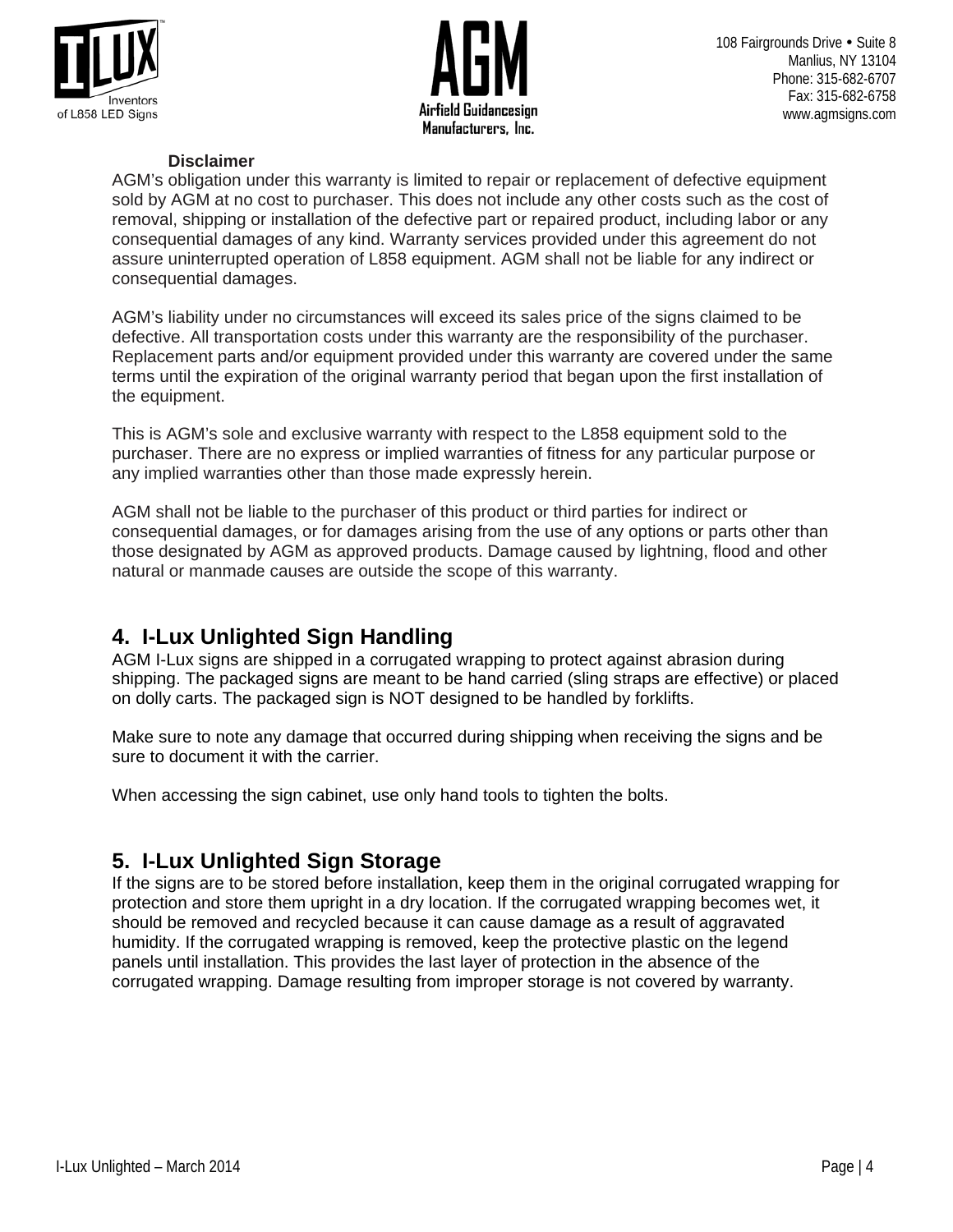



#### **6. I-Lux Unlighted Sign Installation**

- 1. Place the sign on the pad with the floor flanges perpendicular to the length of the sign.
- 2. Mark mounting locations.
- 3. Move the sign out of the way.
- 4. Drill mounting holes for anchor bolts.
- 5. Reposition the sign on the pad.
- 6. Insert anchor bolts and loosely clamp floor flanges to the pad.
- 7. Loosen the pinch bolts in the slip flanges.
- 8. Tighten the anchor bolts on the floor flanges.
- 9. Tighten the pinch bolts in the slip flanges against the couplings.

#### **7. I-Lux Unlighted Sign Maintenance**

AGM signs are designed to provide years of trouble-free service. We recommend an annual inspection and cleaning of the sign interior as well as removal of any excess dirt, snow, or avian excrement from the exterior to maintain proper visibility of the sign legend.

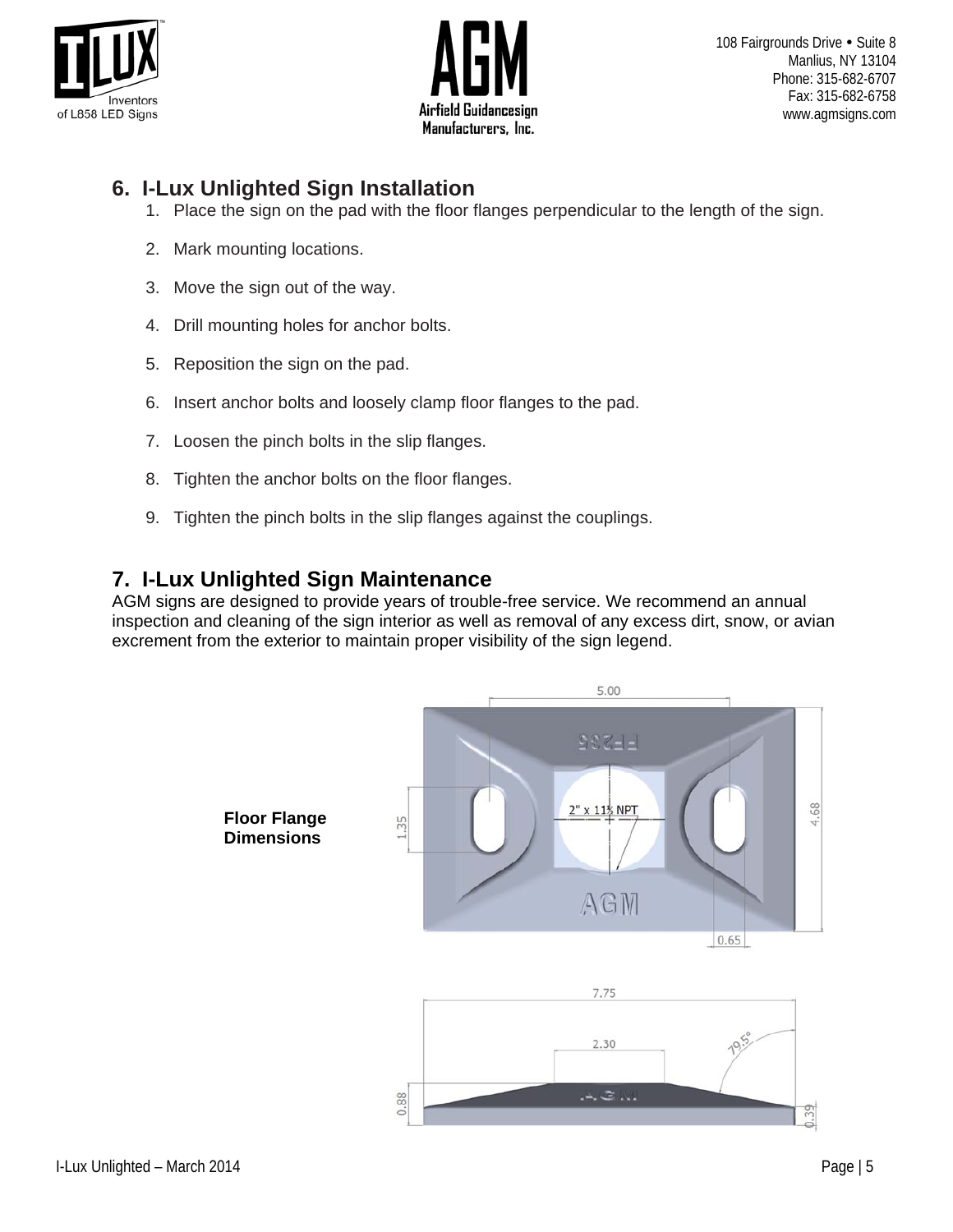



108 Fairgrounds Drive . Suite 8 Manlius, NY 13104 Phone: 315-682-6707 Fax: 315-682-6758 www.agmsigns.com

## 8. I-Lux Unlighted Sign Dimensions

| <b>Sign Size</b> | <b>Legend Size</b> | <b>Viewable Panel</b><br><b>Height</b> | <b>Panel Height</b> | <b>Overall Sign</b><br><b>Height</b> |
|------------------|--------------------|----------------------------------------|---------------------|--------------------------------------|
|                  | 12"                | 18"                                    | 19.875"             | 27"                                  |
| 2                | 15"                | 24"                                    | 25.875"             | 33"                                  |
| 3                | 18"                | 30"                                    | 31.875"             | 39"                                  |
| 4                | 40"                | 48"                                    | 50"                 | 56.5"                                |
| 5                | 25"                | 30"                                    | 31.875"             | 39"                                  |







Size 3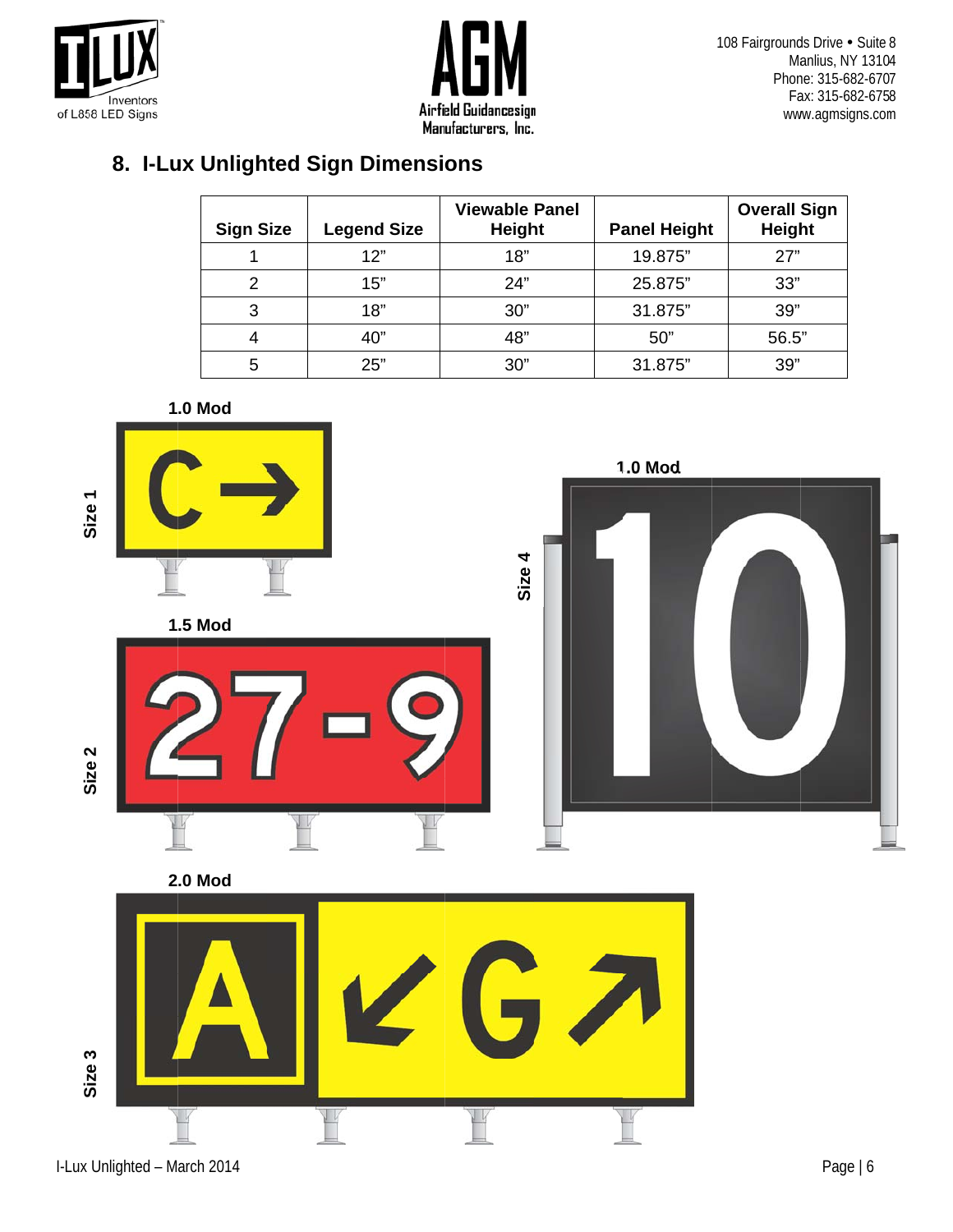



108 Fairgrounds Drive . Suite 8 Manlius, NY 13104 Phone: 315-682-6707 Fax: 315-682-6758 www.agmsigns.com



## **9. I-Lux Unlighted Sign Parts List**

|   | Part #     | <b>Description</b>                |   |                                 |                           |
|---|------------|-----------------------------------|---|---------------------------------|---------------------------|
| А | 18-#LP00   | Legend Panel (0.0 is sign length) | E | C <sub>6</sub> -THR             | Tether                    |
| В | 16-CBN     | Corner Bracket with knurl nut     | F | C6-FF235                        | Floor Flange              |
| С | I6-CB      | <b>Corner Bracket</b>             | G | $16$ -FC#                       | <b>Frangible Coupling</b> |
|   | $16 - #SP$ | Support Post (size 2 or 3 only)   | н | C <sub>6</sub> -SF <sub>5</sub> | Slip Flange               |
|   |            |                                   |   | C <sub>9</sub> -INP             | Name Plate (not pictured) |

When ordering,  $# = size$